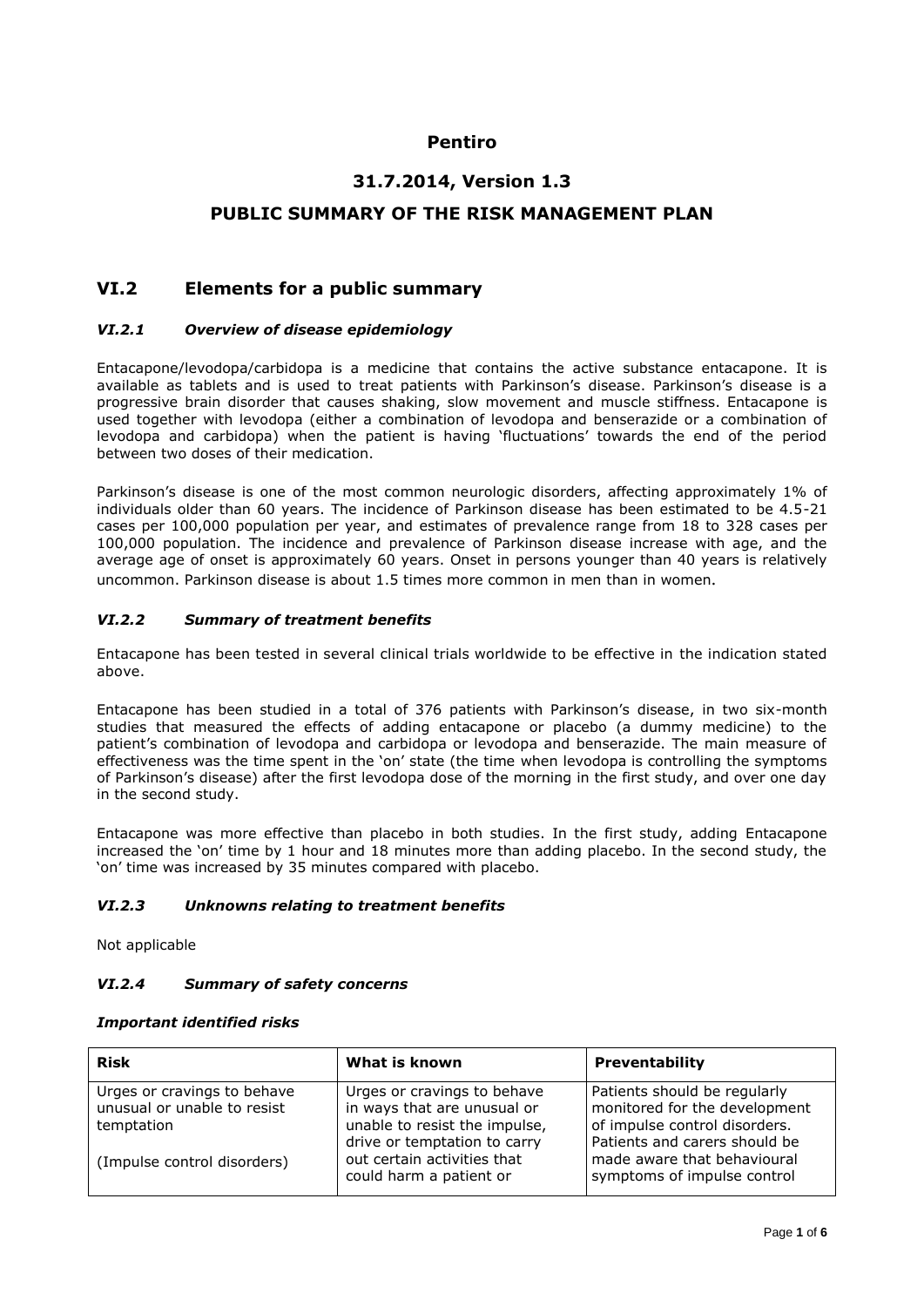| <b>Risk</b>                                                                                                             | What is known                                                                                                                                                                                                                                                                                                                                                                                                                                                  | Preventability                                                                                                                                                                                                                                                                                                                                                                                                                      |
|-------------------------------------------------------------------------------------------------------------------------|----------------------------------------------------------------------------------------------------------------------------------------------------------------------------------------------------------------------------------------------------------------------------------------------------------------------------------------------------------------------------------------------------------------------------------------------------------------|-------------------------------------------------------------------------------------------------------------------------------------------------------------------------------------------------------------------------------------------------------------------------------------------------------------------------------------------------------------------------------------------------------------------------------------|
|                                                                                                                         | others may occur. These<br>behaviours are called impulse<br>control disorders and can<br>include addictive gambling,<br>excessive eating or spending,<br>an abnormally high sex drive<br>or a preoccupation with an<br>increase in sexual thoughts<br>or feelings                                                                                                                                                                                              | disorders including pathological<br>gambling, increased libido,<br>hypersexuality, compulsive<br>spending or buying, binge eating<br>and compulsive eating can occur<br>in patients treated with<br>dopamine agonists and/or other<br>dopaminergic treatments<br>containing levodopa. Review of<br>treatment is recommended if<br>such symptoms develop<br>Urges or cravings to behave<br>unusual or unable to resist<br>temptation |
| Rhabdomyolysis (breakdown of<br>muscle fibres)                                                                          | Rhabdomyolysis has been<br>reported during treatment.<br>Signs may include rigid<br>muscles, violent jerking,<br>tremors, agitation, confusion,<br>fever, rapid pulse, or wide<br>fluctuations in blood pressure.                                                                                                                                                                                                                                              | This medication should be used<br>with caution in patients with a<br>previous history of<br>rhabdomyolysis. Any abrupt<br>dose reduction or withdrawal of<br>levodopa should be carefully<br>observed, particularly in patients<br>at risk.                                                                                                                                                                                         |
| Neuroleptic malignant syndrome<br>(a dangerous nervous-system<br>disorder)                                              | Neuroleptic malignant syndrome<br>has been reported during<br>treatment. Signs may include<br>rigid muscles, violent jerking,<br>tremors, agitation, confusion,<br>fever, rapid pulse, or wide<br>fluctuations in blood pressure.                                                                                                                                                                                                                              | This medication should be used<br>with caution in patients with a<br>previous history of neuroleptic<br>malignant syndrome. Any abrupt<br>dose reduction or withdrawal of<br>levodopa should be carefully<br>observed, particularly in patients<br>at risk.                                                                                                                                                                         |
| Use in patients with liver<br>problems<br>(Liver and biliary system<br>disorders and liver laboratory<br>abnormalities) | In patients with liver<br>impairment, the process through<br>which the body alters the<br>medication may be slower which<br>can cause increase amounts of<br>the medication in the blood.<br>Inflammation of the liver<br>(hepatitis) has been reported<br>during treatment. Abnormal<br>liver function tests may affect up<br>to 1 in 100 people. Signs of liver<br>disease may include weight loss<br>in a short period of time,<br>weakness and exhaustion. | In patients with a liver problem,<br>the dose may need to be<br>adjusted. If signs of liver<br>problems occur, a general<br>medical evaluation including<br>liver function tests should be<br>considered.                                                                                                                                                                                                                           |
| Use in patients with pre-existing<br>heart problems<br>(Myocardial infarction and other<br>ischemic heart disease)      | Ischaemic heart disease,<br>abnormal heart rhythms and<br>heart attacks have been<br>reported during treatment, as<br>well as shortness of breath.                                                                                                                                                                                                                                                                                                             | It is not recommended to use in<br>patients with a heart attack or<br>any other diseases of the heart<br>including cardiac arrhythmias, or<br>of the blood vessels, asthma or<br>any other disease of the lungs,<br>kidney or hormone-related<br>diseases, stomach ulcers or<br>convulsions. Cardiac function<br>should be monitored with<br>particular care during the period<br>of initial dose adjustments.                      |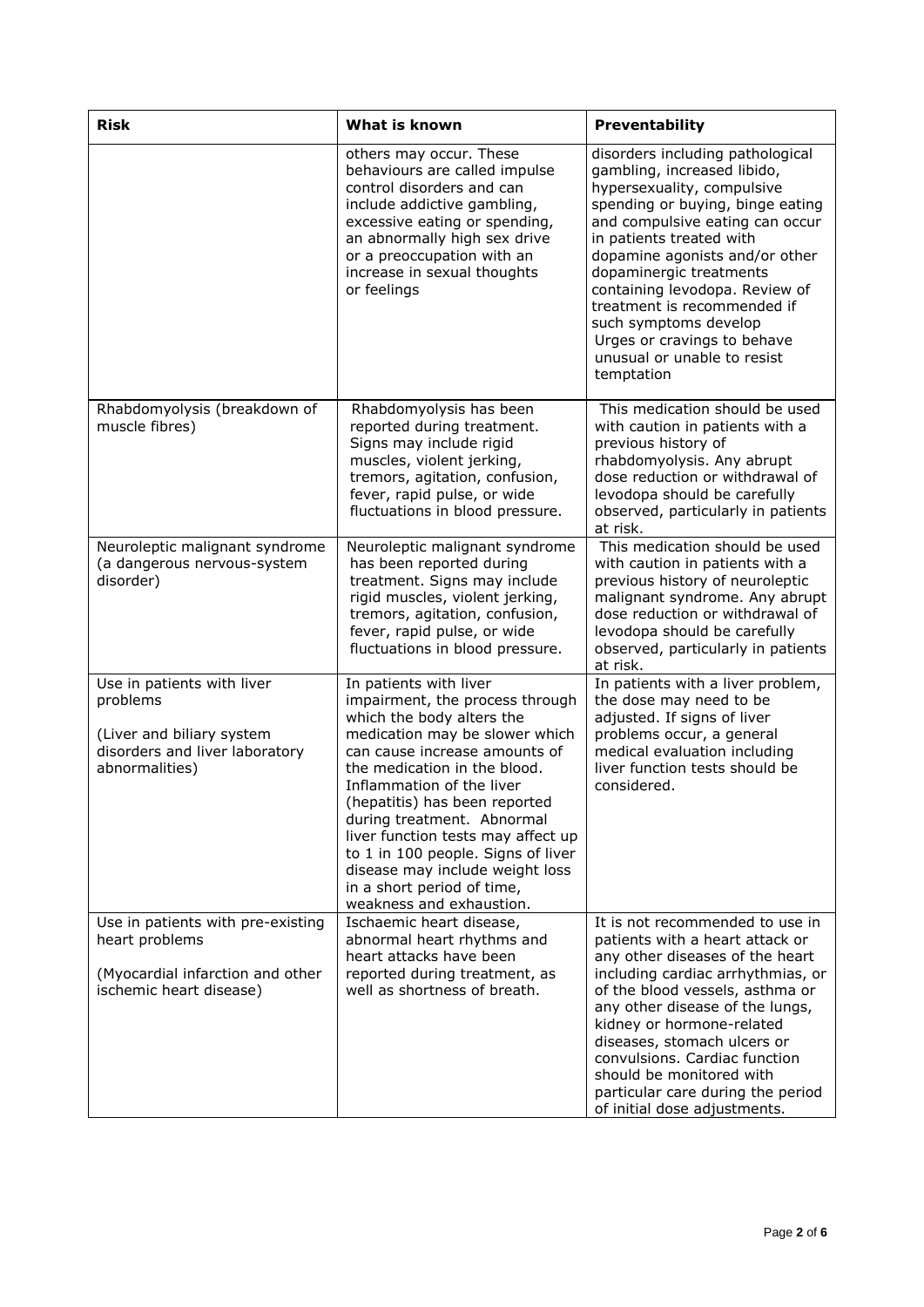| <b>Risk</b>                                                                                            | What is known                                                                                                                                                                                                                                                                                                               | Preventability                                                                                                                                                                                                                                                               |  |
|--------------------------------------------------------------------------------------------------------|-----------------------------------------------------------------------------------------------------------------------------------------------------------------------------------------------------------------------------------------------------------------------------------------------------------------------------|------------------------------------------------------------------------------------------------------------------------------------------------------------------------------------------------------------------------------------------------------------------------------|--|
| Use in patients with depression<br>with suicidal behaviour<br>(Depression with suicidal<br>tendencies) | Depression as well as suicidal<br>behaviour have been reported<br>during treatment.                                                                                                                                                                                                                                         | Patients should be monitored<br>carefully for the development of<br>mental changes, depression with<br>suicidal tendencies, and other<br>serious antisocial behaviour.<br>Patients with past or current<br>issues with their mental state<br>should be treated with caution. |  |
| Gastrointestinal bleeding<br>(Gastrointestinal haemorrhage)                                            | Gastrointestinal bleeding has<br>been reported during treatment.                                                                                                                                                                                                                                                            | Report any symptoms of<br>gastrointestinal bleeding to your<br>doctor.                                                                                                                                                                                                       |  |
| Inflammation of the colon<br>(Colitis)                                                                 | Inflammation of the colon has<br>been reported during treatment.<br>Prolonged or persistent diarrhoea<br>may be a sign of inflammation of<br>the colon.                                                                                                                                                                     | Treatment should be stopped if<br>prolonged or persistent<br>diarrhoea occurs and this should<br>be reported to a doctor.                                                                                                                                                    |  |
| Decreased numbers of platelets<br>in the blood<br>(Thrombocytopenia)                                   | Thrombocytopenia has been<br>reported during treatment.<br>Changes in the blood cell count<br>may result in bleeding.<br>Symptoms of thrombocytopenia<br>can include bruising, purpura,<br>petechia, nosebleeds, and<br>bleeding of the gums. If patients<br>develop these symptoms they<br>should consult their physician. | The patient should consult a<br>doctor prior to taking this<br>medication if they suffer from<br>thrombocytopenia or if they<br>have any of the symptoms<br>associated with<br>thrombocytopenia.                                                                             |  |
| Blood pressure suddenly falling<br>when standing up or stretching<br>(Orthostatic hypotension)         | Decreased blood pressure has<br>been reported during treatment<br>and particularly when this<br>medication is given in<br>combination with other<br>medication which may cause<br>orthostatic hypotension.<br>Symptoms of orthostatic<br>hypotension may affect the<br>patient's ability to drive or<br>operate machinery.  | Patients should use this<br>medication cautiously if being<br>treated with other mediation<br>which may cause a decreased<br>blood pressure. If patients<br>develop dizziness, they should<br>not drive and should consult<br>their physician.                               |  |

## *Important potential risks*

| <b>Risk</b>                     | What is known                                                                                                                |
|---------------------------------|------------------------------------------------------------------------------------------------------------------------------|
| Severe skin and severe allergic | This medication is known to cause rash, angioedema and urticarial.                                                           |
| reactions                       | This medication should not be used by patients with a known<br>allergy to the this medication, soya, peanut or to any of the |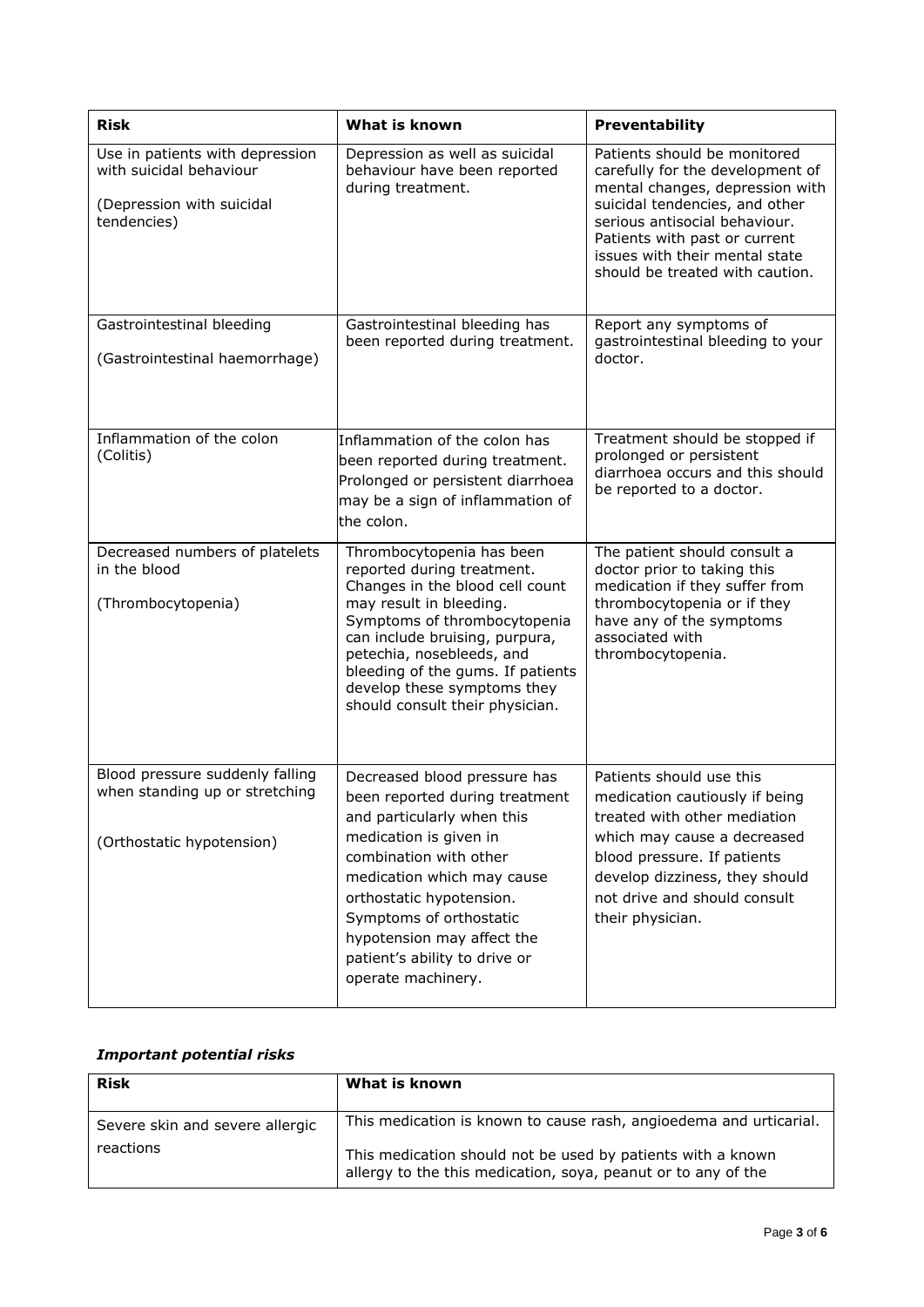|                  | ingredients within this product    |  |
|------------------|------------------------------------|--|
|                  |                                    |  |
|                  |                                    |  |
| Prostate cancer  | No known risk for prostate cancer. |  |
|                  |                                    |  |
| Medication error | No known risk of medication error. |  |
|                  |                                    |  |

### *Important missing information*

| <b>Risk</b> | What is known                                                                                                                                                                                                                                                                                                                                                                 |
|-------------|-------------------------------------------------------------------------------------------------------------------------------------------------------------------------------------------------------------------------------------------------------------------------------------------------------------------------------------------------------------------------------|
| Pregnancy   | There are no adequate data from the use of the combination of<br>levodopa/carbidopa/entacapone in pregnant women. Studies in<br>animals have shown reproductive toxicity of the separate<br>compounds. The potential risk for humans is unknown. This should<br>not be used during pregnancy unless the benefits for the mother<br>outweigh the possible risks to the foetus. |

### *VI.2.5 Summary of additional risk minimisation measures by safety concern*

No additional risk minimisation activities are required. Routine pharmacovigilance activities are considered sufficient to monitor the benefit-risk profile of the product and detect any safety concerns.

### *VI.2.6 Planned post authorisation development plan (if applicable)*

There are no studies in the post authorisation development plan.

#### *VI.2.7 Summary of changes to the risk management plan over time*

**Table 1.** Major changes to the Risk Management Plan over time

| <b>Version</b> | <b>Date</b>  | <b>Safety Concerns</b>                                                                                                          | <b>Comment</b> |
|----------------|--------------|---------------------------------------------------------------------------------------------------------------------------------|----------------|
| Version 1      | Under review | Use in patients with hepatic<br>impairment                                                                                      | N/A            |
|                |              | Use in patients with chronic<br>underlying disease (cardiac,<br>pulmonary, renal, endocrine,<br>epilepsy)<br>Mental changes and |                |
|                |              | depression with suicidal<br>tendencies                                                                                          |                |
|                |              | Concomitant administration of<br>monoamine oxidase inhibitors<br>(MAOI, selective and non-<br>selective)                        |                |
|                |              | Use in patients with glaucoma<br>(narrow-angle/chronic wide-<br>angle)                                                          |                |
|                |              | Orthostatic hypotension                                                                                                         |                |
|                |              | Somnolence/sudden sleep<br>onset                                                                                                |                |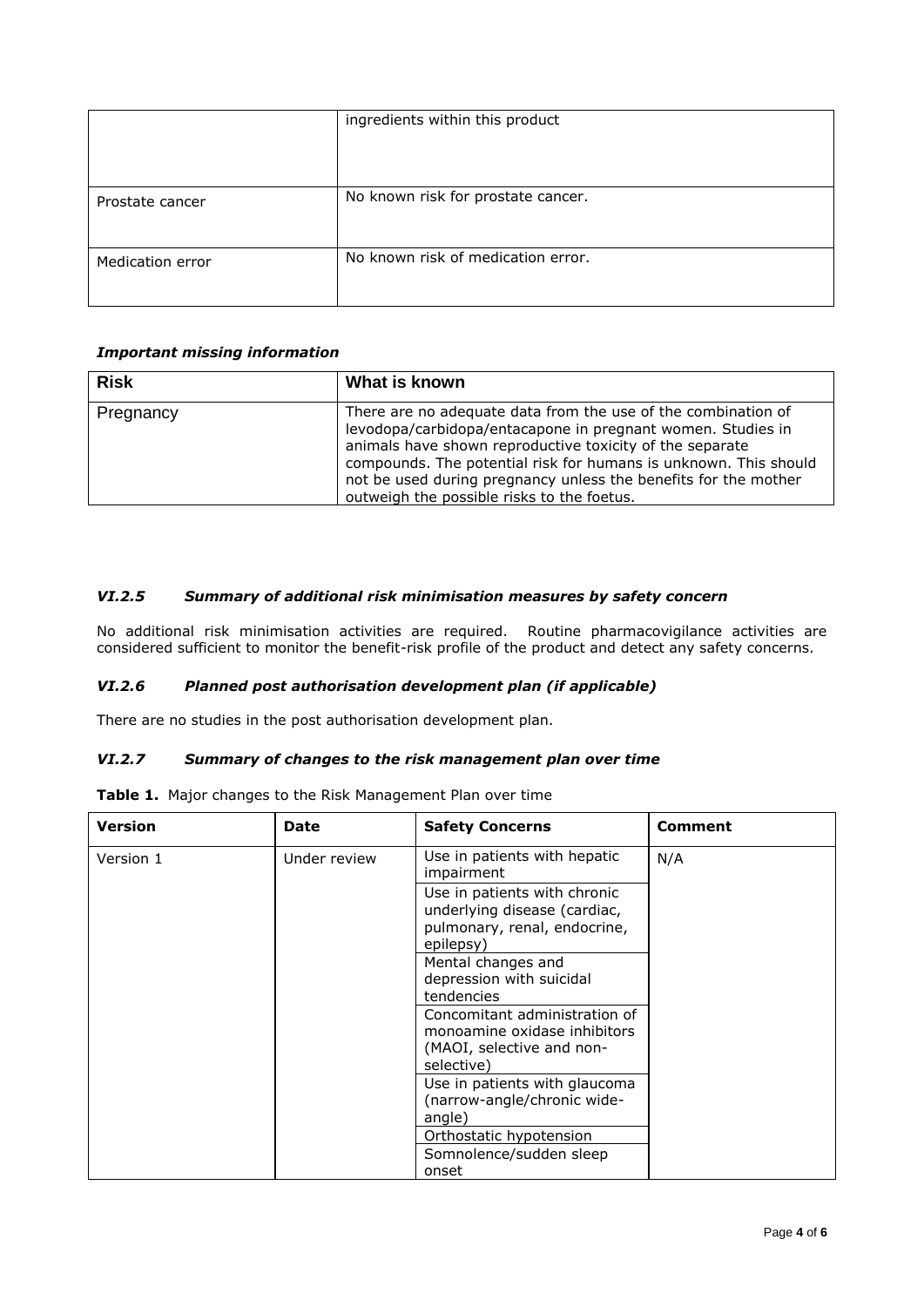| <b>Version</b> | <b>Date</b>  | <b>Safety Concerns</b>                                                                                                                                                                                                                                                                                                                                                                                                                                            | <b>Comment</b>                    |
|----------------|--------------|-------------------------------------------------------------------------------------------------------------------------------------------------------------------------------------------------------------------------------------------------------------------------------------------------------------------------------------------------------------------------------------------------------------------------------------------------------------------|-----------------------------------|
|                |              | Dyskinesia                                                                                                                                                                                                                                                                                                                                                                                                                                                        |                                   |
|                |              | Rhabdomyolysis                                                                                                                                                                                                                                                                                                                                                                                                                                                    |                                   |
|                |              | Diarrhoea                                                                                                                                                                                                                                                                                                                                                                                                                                                         |                                   |
|                |              | Impulse control disorders                                                                                                                                                                                                                                                                                                                                                                                                                                         |                                   |
|                |              | Use in renal impairment                                                                                                                                                                                                                                                                                                                                                                                                                                           |                                   |
|                |              | Use in pregnancy and<br>breastfeeding                                                                                                                                                                                                                                                                                                                                                                                                                             |                                   |
| Version 1.1    | Under review | Important identified risks                                                                                                                                                                                                                                                                                                                                                                                                                                        | Comments received                 |
|                |              | Impulse control<br>disorders (Pathological<br>gambling, increased<br>libido, hypersexuality,<br>compulsive buying<br>and spending,<br>compulsive and binge<br>eating)<br>Rhabdomyolysis<br>Neuroleptic malignant<br>syndrome<br>Liver and biliary<br>$\bullet$<br>system disorders and<br>liver laboratory<br>abnormalities<br>Myocardial infarction<br>and other ischemic<br>heart disease                                                                       | from the RMS                      |
|                |              | Important potential risks                                                                                                                                                                                                                                                                                                                                                                                                                                         |                                   |
|                |              | Use in pregnancy and<br>breastfeeding                                                                                                                                                                                                                                                                                                                                                                                                                             |                                   |
| Version 1.2    | Under review | Important identified risks<br>Impulse control<br>disorders (Pathological<br>gambling, increased<br>libido, hypersexuality,<br>compulsive buying<br>and spending,<br>compulsive and binge<br>eating)<br>Rhabdomyolysis<br>Neuroleptic malignant<br>syndrome<br>Liver and biliary<br>system disorders and<br>liver laboratory<br>abnormalities<br>Myocardial infarction<br>and other ischemic<br>heart disease<br>Important potential risks<br>Use in pregnancy and | Comments received<br>from the RMS |
|                |              | breastfeeding                                                                                                                                                                                                                                                                                                                                                                                                                                                     |                                   |